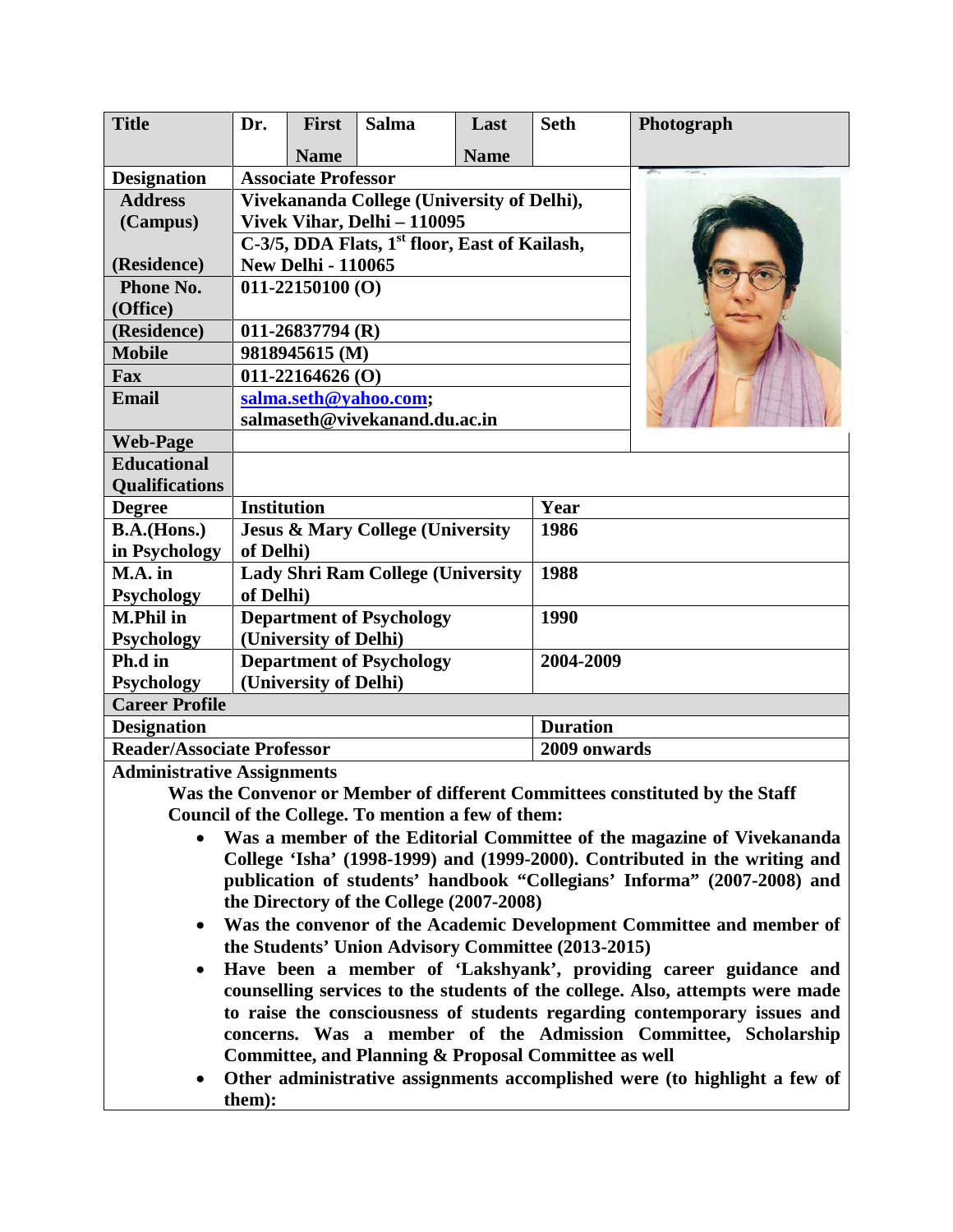- **Was the Teachers' Representative in the Governing Body of the College (2009-2010).Was a member of the Academic, Finance, and Grievance & Fact-finding sub-committees of the Governing Body**
	- **Was the Secretary of the Staff Council of the college (2010-2012). Recently, was elected for the same post again (2016-2018)**
	- **Was the Teacher In-charge of the Department of Applied Psychology (2010-2012)**

## **Subjects Taught**

- **B. A. (Hons.) in Applied Psychology**
- **B. A. (Hons.) in Psychology (FYUP)**
- **B. A. (Pass) in Educational Psychology & Papers related to psychology in B.El.Ed. Programme**
- **Have taken a few post-graduate classes in psychology in the Department of Adult, Continuing Education and Extension, University of Delhi**
- **Taught the post-graduate students of Applied Psychology (South Campus), University of Delhi for two semesters and was deputed as one of their examiners as well. Papers taught by me were: 'Psychological Assessment' and 'Applied Cognitive Psychology' respectively (2013)**

### **Areas of Interest:**

- **Specialisation in Organisational Behaviour, Gender Studies, and Applied Social Psychology**
- **For the past two decades and more I have been teaching papers like, 'Clinical Psychology' and 'Counselling Psychology'**
- **The domain of psychology which has always intrigued me and I have found very engaging is about Self and Inner Growth**

# **Research Guidance:**

- **Guided two dissertations at the under-graduate level (in 2003 and 2004 respectively as per the requirements of the Old Syllabus of Applied Psychology), which were on : (i) "Sexual Harassment of Women at the Workplace: A Psychological Perspective" and (ii) "Gender Attitudes, Values, and Psychological Well-being of Mental Health Professionals: A Feminist Perspective"**
- **Supervised a qualitative research and guided the students to prepare and present a research paper on, "Psychological Impact of Vipassna on Prison Inmates", funded by Bureau of Police Research and Development, Ministry of Home Affairs, Government of India (2006)**
- **Supervising the research work of two Ph.d scholars of University of Delhi, namely : (i) 'To Understand Aspects of Positive Psychology in Relation to Geriatrics' (2011- 2014) by Nisha Chaudhary; (ii) 'A Study of the Quality of Intergenerational Relationships and its Impact on the Subjective Well-being of the Three Generations' (Dec. 3, 2012-- ongoing) by Mansi Verma**
- **Advisor of two Ph.d scholars of University of Delhi working with themes like : (a) Stigma and socio-political empowerment.**
	- **(b) Experiences of love in young adults.**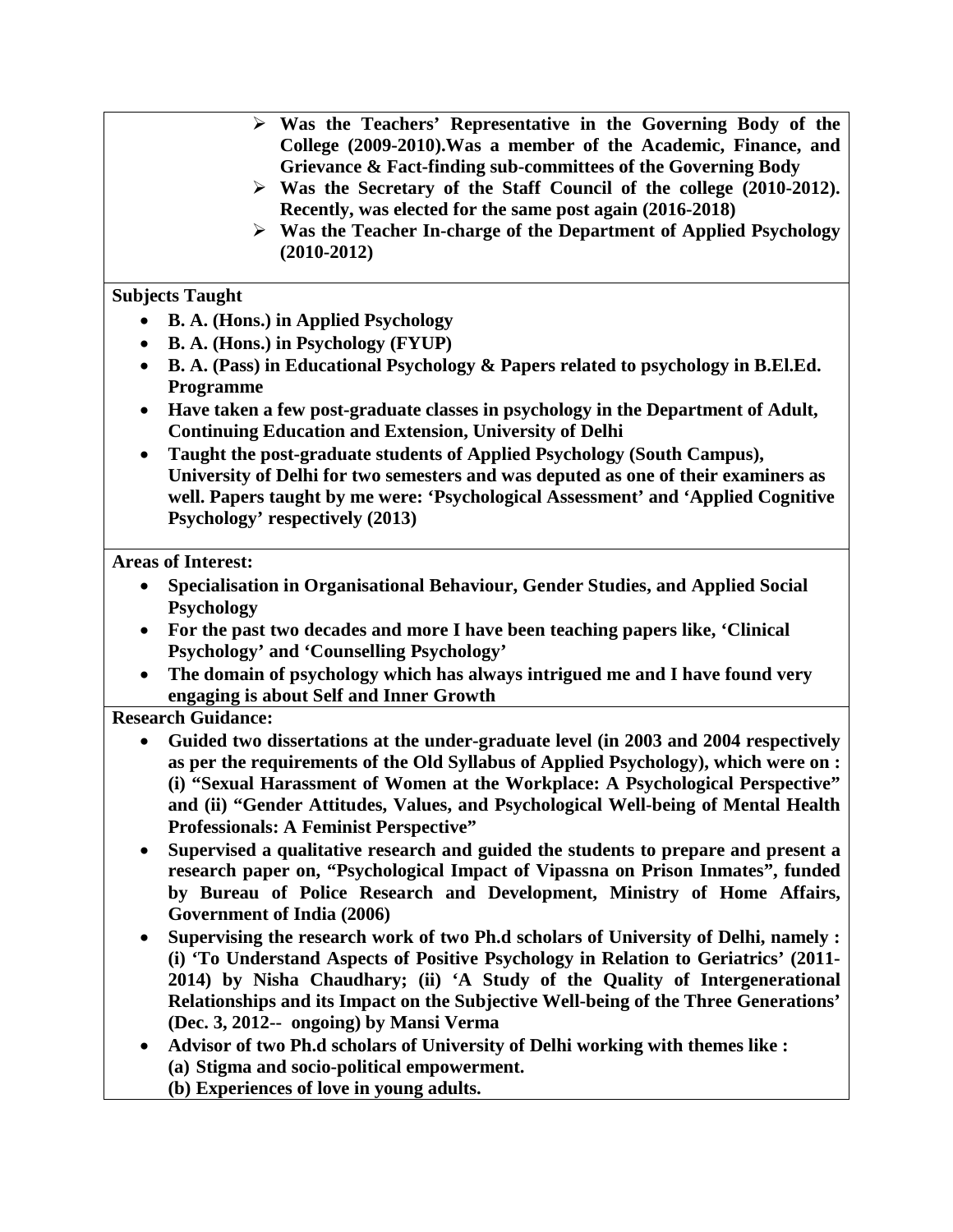**Publications profile:**

- **Research paper on, "An Empirical Study on the Psychological Characteristics of**  Indian Women Entrepreneurs." Presented at the 76<sup>th</sup> Session of the Indian Science **Congress Association held at Madurai Kamaraj University from January 7-12, 1989 in Psychology and Educational Sciences Section. Printed in FORE's monogram on proceedings of the Academic Conference in Application of Behavioural Science Research in Organisations (April 7-8, 1989) (Selected Papers only). Published in the Journal of Foundation for Organisational Research and Education (FORE),**  *Abhigyan,* **Spring 1992, p.1-17.**
- **Research paper entitled, "Childhood for the Girl Child: A Myth?" Presented at the "National Symposium on Rights of the Child : Socio-LegalPerspectives" at India International Centre from September 15-16, 1990. Published in the form of a book chapter in "The Indian Girls" (Editors: Doundhiyal, V.R., Dhoundhiyal, N.C., and Shukla, A. (1994) from the University of Kumaun, Almora) p.9-24.**
- **Seth, S., and Sen, A. (1995). Behavioural characteristics of women entrepreneurs and executives vis-à-vis their male counterparts: An empirical study.** *Social Science International : Interdisciplinary Readings, 11(1 and 2),* **18-33.**
- **Seth, S., and Sen, A. (1995). Gender identity of the girl child in South Asia.** *Journal of Canadian Women Studies.* **Winter Issue,** *15(2)***, 58-63.**
- **Contributed in the writing of a book entitled,** *"Problems and potentials of women professionals : A cross-cultural perspective."* **(Author: (Late) Prof. Anima Sen, Department of Psychology, University of Delhi).**
- **Seth, S., and Chadha, N. K. (2005). Ageism: Its origin and effects.** *Indian Journal of Gerontology, 19(4)***, 507-519.**
- **Seth, S., and Chadha, N. K. (2005). Social relationships : An evolution in later adulthood.** *Research and Development Journal – Helpage India, 11(3),* **8-12.**
- **Seth, S., and Chadha, N. K. (2006). Of bonding between grandparents and grandchildren : An analysis.** *Aging and Society, 15(3 and 4),* **1- 14.**
- **Chadha, N. K., and Seth, S. (2011). Human resource management : Gaining a competitive edge. In N. K. Chadha (ed),** *Human resource management: Issues, case studies, and experiential exercises (pp. 3-22).* **New Delhi: Shri Sai Printographers.**
- **Seth, S., and Chadha, N. K. (2011). Motivation, values, and culture at work. In N. K. Chadha (ed.)** *Human resource management : Issues, case studies, and experiential exercises (pp. 501-536).* **New Delhi: Shri Sai Printographers.**
- **Seth, S. (2012). Prejudice. In N. K. Chadha (ed.)** *Social psychology (pp. 269-282).*  **Delhi : MacMillan Publishers India Ltd.**
- **Seth, S. (2012). Prosocial Behaviour. In N. K. Chadha (ed.)** *Social psychology (pp. 409-425).***Delhi : MacMillan Publishers India Ltd.**
- **Seth, S. (2012). Diagnostic assessment and well-being of women : A feminist perspective.** *Journal of Positive Psychology, 1(2),* **39-45.**
- **Chadha, N. K., and Seth, S. (2014).** *The psychological realm: An introduction.* **New Delhi: Pinnacle Learning. (A referred book in the syllabi of B.A. (Hons.) in Applied Psychology (CBCS) and B.A. (Hons.) in Psychology (CBCS) in University of Delhi.)**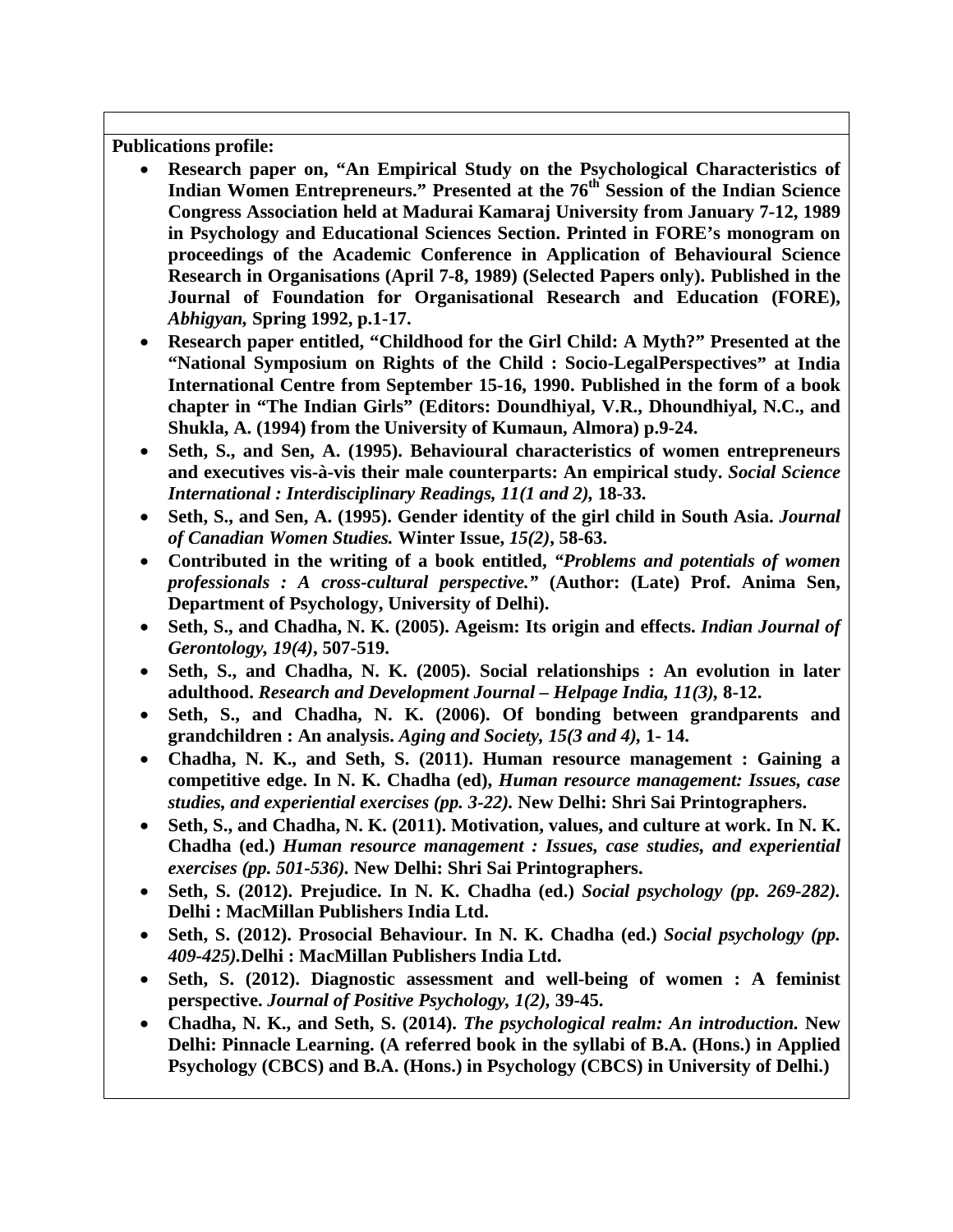- **Editor of the peer reviewed bi-annual journal of positive psychology (ISSN – 2249 – 6254) for two years from 2011-2013.**
- **Seth, S., and Chadha, N. K., (2016). Intergenerational Familial Relations in India and the West : Role of Gender. Paper published in Prof. N. K. Chadha's Memoir "Guru Dakshina" by the Student Forum (Department of Psychology, University of Delhi).**

**Conference organization/Presentations (in the last three years):**

• **Participated in the experiential exercises conducted during a workshop on Foundations in Professional Career Development Practice by the Director of Association of Career Professionals i-Australia on September 20, 2013**

**Research Projects (Major Grants/Research Collaboration)**

- **Was involved as a research assistant in a project entitled, "Efficacy of Anganwadi Workers in ICDS Projects vis-à-vis their Working Conditions in the Union Territory of Delhi"; which was funded by MHRD, Department of Women and Child Welfare, Government of India, 1989. The Honorary Project Director was Dr. Anima Sen, Professor of Psychology, Department of Psychology, University of Delhi**
- **Prepared 30 e-lessons and interactive modules for the** *e-pgpathshala project* **funded by MHRD and UGC for post-graduate students of psychology at a National Level. I was the Paper Co-ordinator and Content Writer for two papers: 'Counselling Psychology' and 'Self and Inner Growth'. My contribution was reviewed by experts in the field and was assessed as equivalent to three international publications (2014- 2016)**

**Awards and Distinctions:**

- **Paper on, "An Empirical Study of the Coping Strategies and Behaviour Patterns of Indian Women Entrepreneurs in Relation to Certain Demographic Variables and Sex-Role Orientation." Presented at the Young Scientists' Award Programme of the 80th Session of the Indian Science Congress Association at the National Institute of Oceanography, Goa, from January 3-8, 1993. This research paper was assessed as one amongst the best three papers in Psychology and Educational Sciences Section**
- **Received appreciation certificates for:**
	- **Organising and chairing a session on 'Cognitive – Behavioural Counselling' during the National Conference on "Life-span Development : Multidisciplinary Perspectives", organised by AASTHA at the Faculty of Mathematical Science, University of Delhi on November 5-6, 2005**
	- **Co-chairing the scientific session II in an International Conference on "Psychology in the Contemporary Context : A Positivistic Approach", organised by India Career Development Association (ICDA) at University of Delhi from May 21-22, 2011**
	- **Co-ordinating the workshop on 'Hypnotherapy: An Enigma Demystified' during the National Conference on "Career Development : Preparing for the Road Ahead", organised by ICDA and Indian Association of Positive Psychology (IAPP) on May 26-27, 2012 at University of Delhi**

**Association with Professional Bodies:** 

• **Founder Member of Indian Association of Positive Psychology**